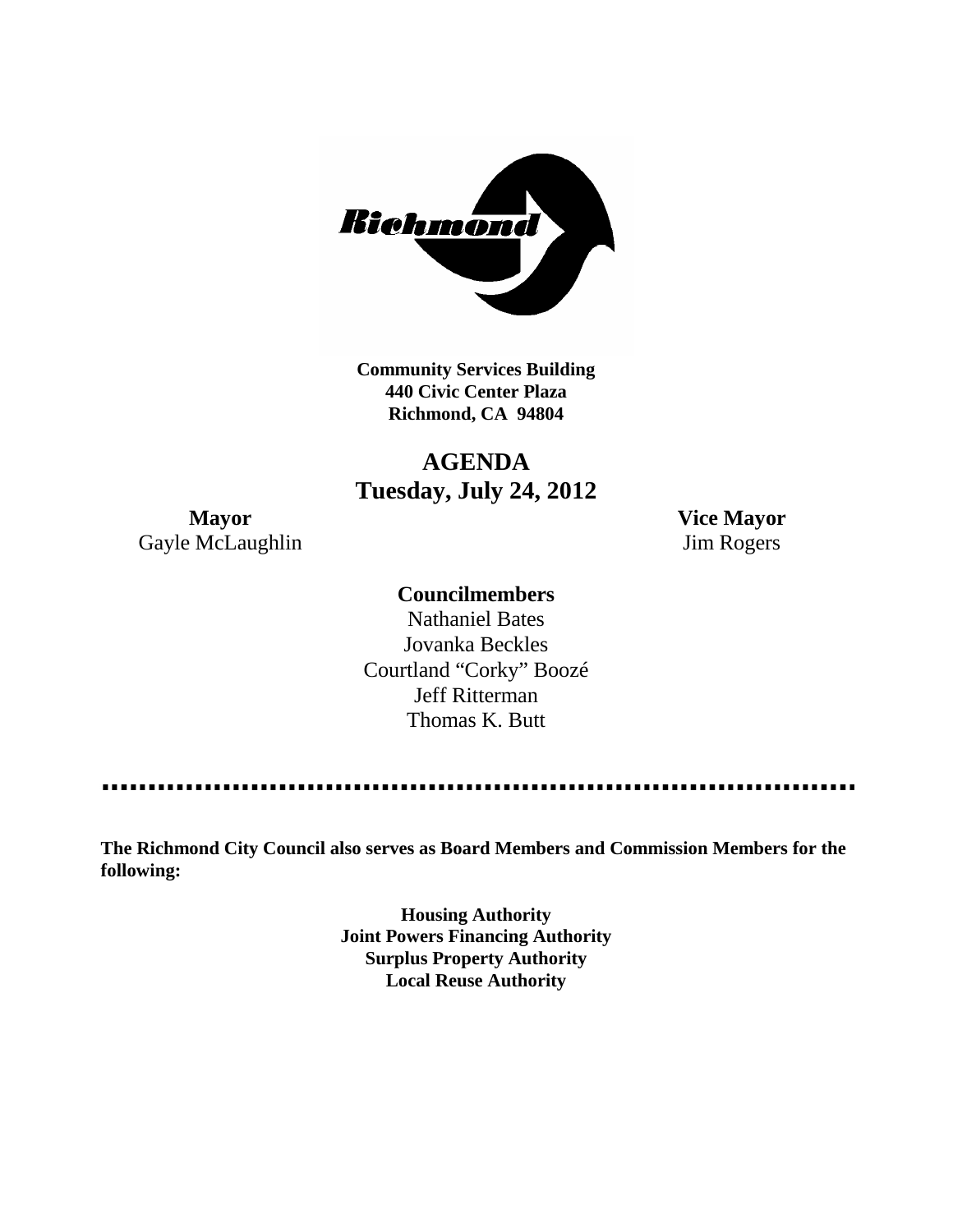# **MEETING PROCEDURES**

The City of Richmond encourages community participation at its City Council meetings and has established procedures that are intended to accommodate public input in a timely and time-sensitive way. As a courtesy to all members of the public who wish to participate in City Council meetings, please observe the following procedures:

**PUBLIC COMMENT ON AGENDA ITEMS:** Anyone who desires to address the City Council on items appearing on the agenda must complete and file a pink speaker's card with the City Clerk **prior** to the City Council's consideration of the item. Once the City Clerk has announced the item and discussion has commenced, no person shall be permitted to speak on the item other than those persons who have submitted their names to the City Clerk. Your name will be called when the item is announced for discussion. **Each speaker will be allowed TWO (2) MINUTES to address the City Council on NON-PUBLIC HEARING items listed on the agenda.**

**OPEN FORUM FOR PUBLIC COMMENT:** Individuals who would like to address the City Council on matters not listed on the agenda or on **Presentations, Proclamations and Commendations, Report from the City Attorney, or Reports of Officers** may do so under Open Forum. All speakers must complete and file a pink speaker's card with the City Clerk **prior** to the commencement of Open Forum. **The amount of time allotted to individual speakers shall be determined based on the number of persons requesting to speak during this item. The time allocation for each speaker will be as follows: 15 or fewer speakers, a maximum of 2 minutes; 16 to 24 speakers, a maximum of 1 and one-half minutes; and 25 or more speakers, a maximum of 1 minute.**

#### **SPEAKERS ARE REQUESTED TO OCCUPY THE RESERVED SEATS IN THE FRONT ROW BEHIND THE SPEAKER'S PODIUM AS THEIR NAME IS ANNOUNCED BY THE CITY CLERK.**

**CONSENT CALENDAR:** Consent Calendar items are considered routine and will be enacted, approved or adopted by one motion unless a request for removal for discussion or explanation is received from the audience or the City Council. A member of the audience requesting to remove an item from the Consent Calendar must complete and file a speaker's card with the City Clerk **prior to the City Council's consideration of Agenda Review.** An item removed from the Consent Calendar may be placed anywhere on the agenda following the City Council's agenda review.

Any law enforcement officer on duty or whose service is commanded by the presiding officer shall be Sergeant-at-Arms of the Council meetings. He/she, or they, shall carry out all orders and instructions given by the presiding officer for the purpose of maintaining order and decorum at the Council meetings (City Council Rules of Procedure and Order Section III F, RMC Section 2.12.030).

**\*\*\*\*\*\*\*\*\*\*\*\*\*\*\*\*\*\*\*\*\*\*\*\*\*\*\*\*\*\*\*\*\*\*\*\*\*\*\*\*\*\*\*\*\*\*\*\*\*\*\*\*\*\*\*\*\*\***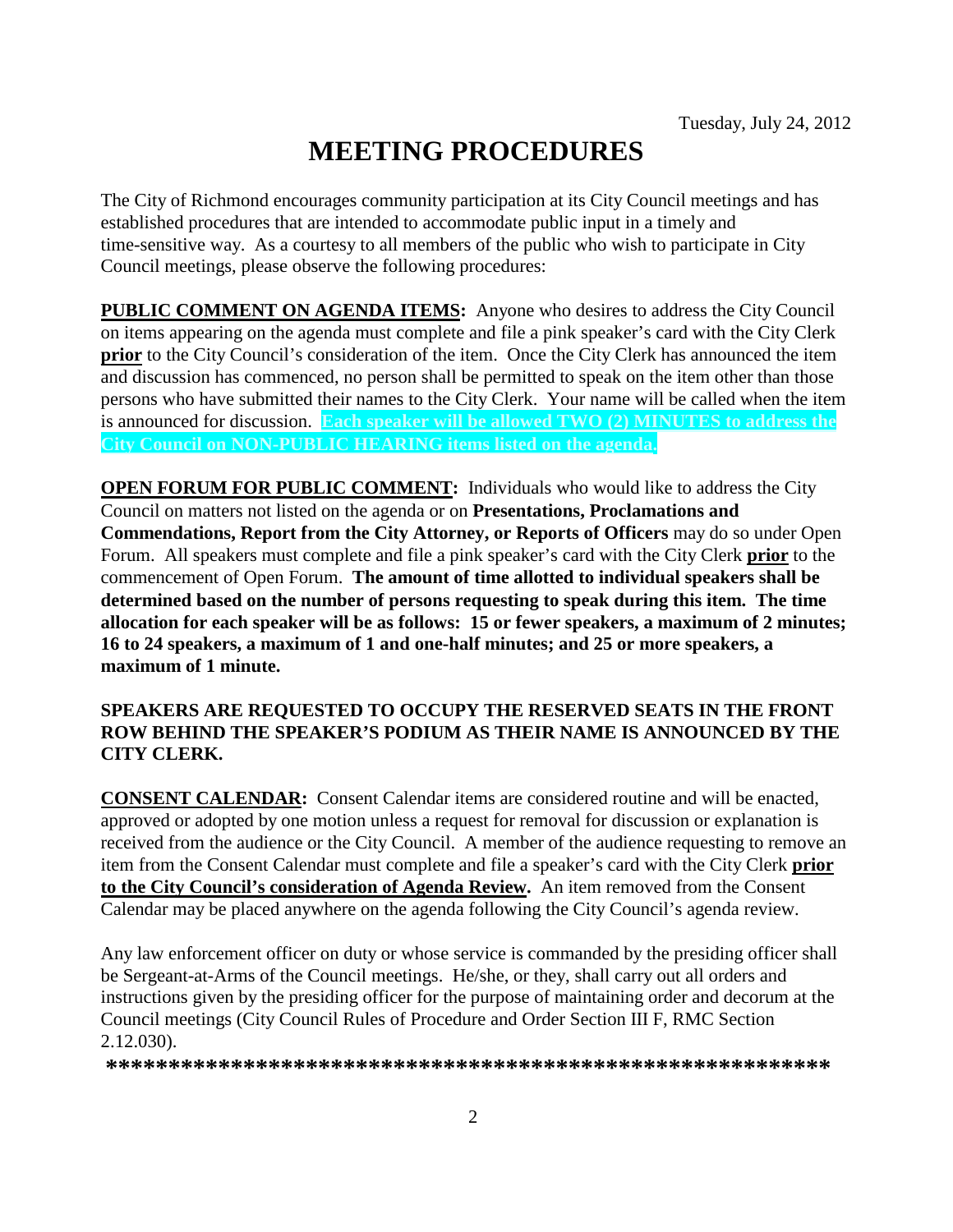# **EVENING OPEN SESSION**

#### 5:30 p.m.

### **A. ROLL CALL**

**B. PUBLIC COMMENT**

#### **C. ADJOURN TO CLOSED SESSION**

### **CLOSED SESSION**

Shimada Room of the Community Services Building

#### **A. CITY COUNCIL**

**A-1.** CONFERENCE WITH LEGAL COUNSEL - EXISTING LITIGATION (Subdivision [a] of Government Code Section 54956.9):

Guidiville Rancheria of California et al vs. United States of America et al

City of Richmond vs. Upstream Point Molate LLC

# **SPECIAL MEETING RICHMOND HOUSING AUTHORITY**

6:25 p.m.

#### **A. PLEDGE TO THE FLAG**

- **B. ROLL CALL**
- **C. STATEMENT OF CONFLICT OF INTEREST**
- **D. OPEN FORUM FOR PUBLIC COMMENT**

#### **E. HOUSING AUTHORITY CONSENT CALENDAR**

**E-1.** ADOPT a resolution authorizing the Housing Authority Executive Director to submit the 2012 Section 8 Management Assessment Program (SEMAP) Certification to the United States Department of Housing and Urban Development - Richmond Housing Authority (Tim Jones 621-1310).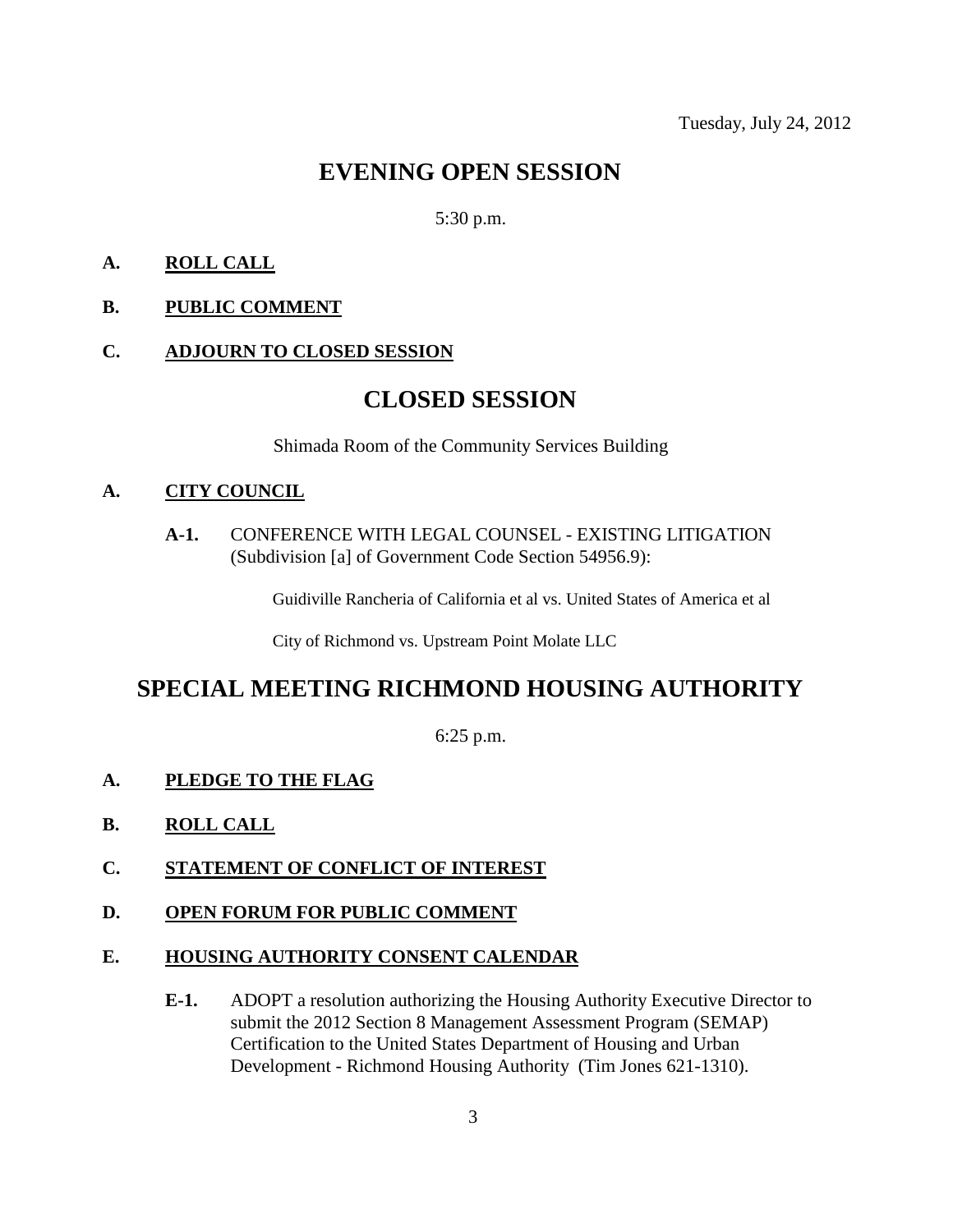#### **F. ADJOURNMENT**

## **SPECIAL MEETING OF THE RICHMOND CITY COUNCIL**

6:30 p.m.

**A. ROLL CALL**

#### **B. READING OF THE CODE OF ETHICS**

- **C. STATEMENT OF CONFLICT OF INTEREST**
- **D. AGENDA REVIEW**
- **E. OPEN FORUM FOR PUBLIC COMMENT**

#### **F. PRESENTATIONS, PROCLAMATIONS, AND COMMENDATIONS**

- **F-1.** PRESENTATION of a proclamation to Nutiva for relocating to Richmond, California and contributing to the community - Mayor McLaughlin (620-6503) and Vice Mayor Rogers (867-5725).
- **F-2.** PRESENTATION of a Certificate of Recognition to Richmond resident Ms. Pauline Henderson who recently celebrated her 90th birthday - Mayor McLaughlin and Councilmember Boozé (620-6593).

#### **G. REPORT FROM THE CITY ATTORNEY OF FINAL DECISIONS MADE AND NON-CONFIDENTIAL DISCUSSIONS HELD DURING CLOSED SESSION**

#### **H. CITY COUNCIL CONSENT CALENDAR**

**H-1.** APPROVE a four-year lease agreement between the City of Richmond and the County of Contra Costa (as tenant) for the premises at 5050 Hartnett Avenue to allow for continued provision by the County of child care services, at a rental rate of \$1.00 a year plus \$1,800 a year for water and sewer services, and for a term from July 1, 2012, through June 30, 2016 - City Manager's Office (Bill Lindsay 620-6512).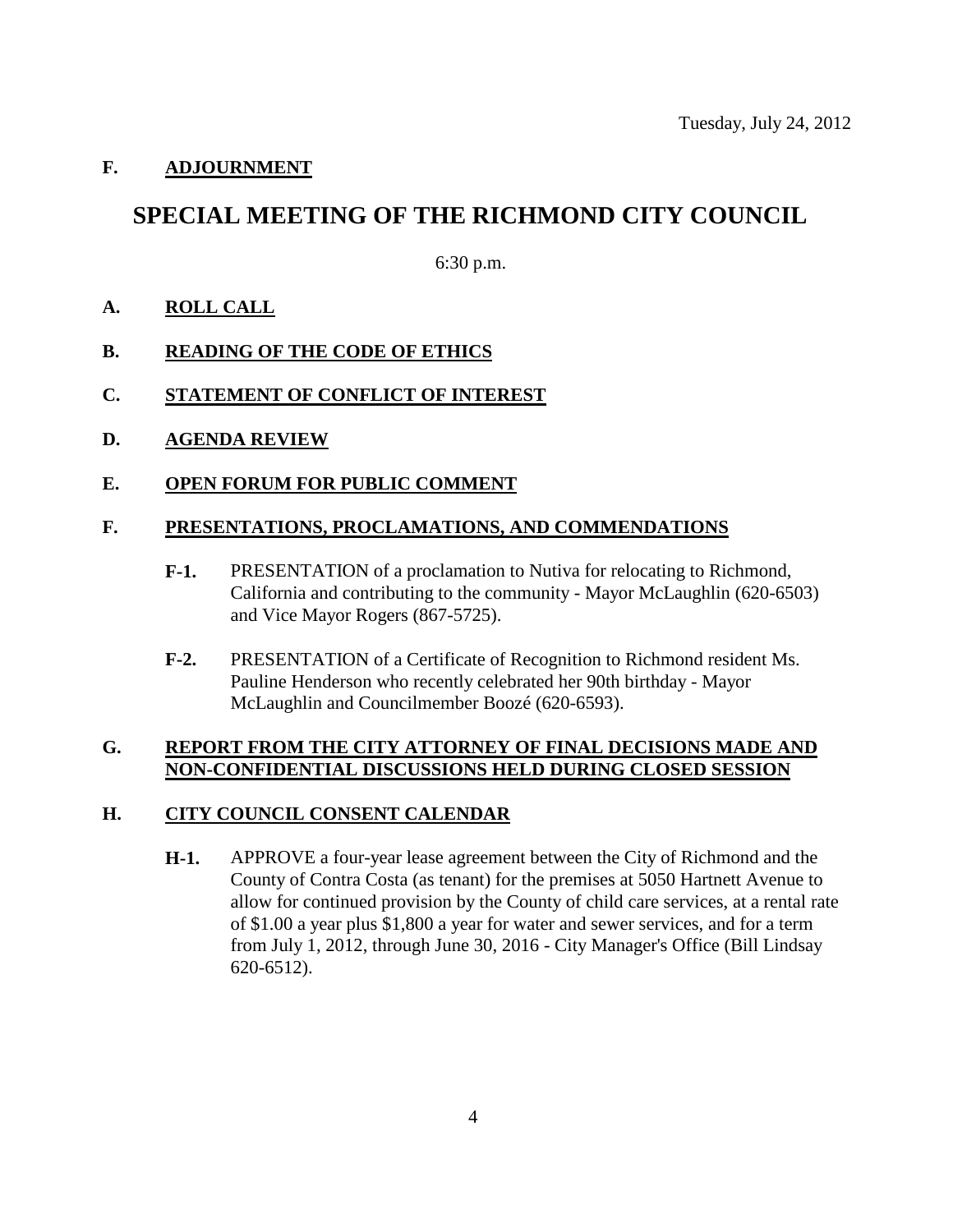- **H-2.** AUTHORIZE the city manager to select and enter into a contract with a consulting firm to be determined following a competitive procurement process, in an amount not to exceed \$50,000, to develop and administer promotional tests for Police Captain, Police Lieutenant and Police Sergeant, with the final form of the contract approved by the City Attorney - Human Resources Management Department (Leslie Knight 620-6600).
- **H-3.** ADOPT an ordinance (second reading) requiring the City of Richmond to manage pests using Integrated Pest Management principles and techniques at City-maintained properties and facilities - Public Works Department (Yader A. Bermudez 231-3008). **This item was continued from the July 17, 2012, meeting.**
- **H-4.** ADOPT an ordinance (second reading) amending Richmond Municipal Code Chapter 2.43 entitled "Matching Public Funding of Richmond Election Campaigns" to limit to \$40,000 the total amount of contributions a candidate may accept if that candidate receives public matching funds from the City of Richmond - City Attorney's Office (Bruce Reed Goodmiller 620-6509). **This item was continued from the July 17, 2012, meeting.**

### **I. PUBLIC HEARINGS**

**I-1.** ACCEPT the report of the Wastewater Project Manager (Director of Public Works) and ADOPT the resolution allowing the sanitary and storm sewer fees to be collected on the annual 2012-2013 tax rolls - Engineering Services Department (Chad Davisson 620-5486).

#### **J. ORDINANCES**

- **J-1.** INTRODUCE an ordinance (first reading) amending the Richmond Municipal Code by adding Chapter 2.39 thereto to regulate contributions by parties and participants to entitlement proceedings, and to require that the Mayor and City Councilmembers disqualify themselves from participating in such proceedings where they have received more than \$250 from parties and participants to the proceeding in the previous twelve months - City Attorney's Office (Bruce Reed Goodmiller 620-6509). **This item was continued from the July 17, 2012, meeting.**
- **J-2.** INTRODUCE an ordinance (first reading) repealing Chapter 14.72 of the Richmond Municipal Code pertaining to the solicitation of vehicle occupants - City Attorney's Office (Bruce Reed Goodmiller 620-6509).**This item was continued from the July 17, 2012, meeting.**